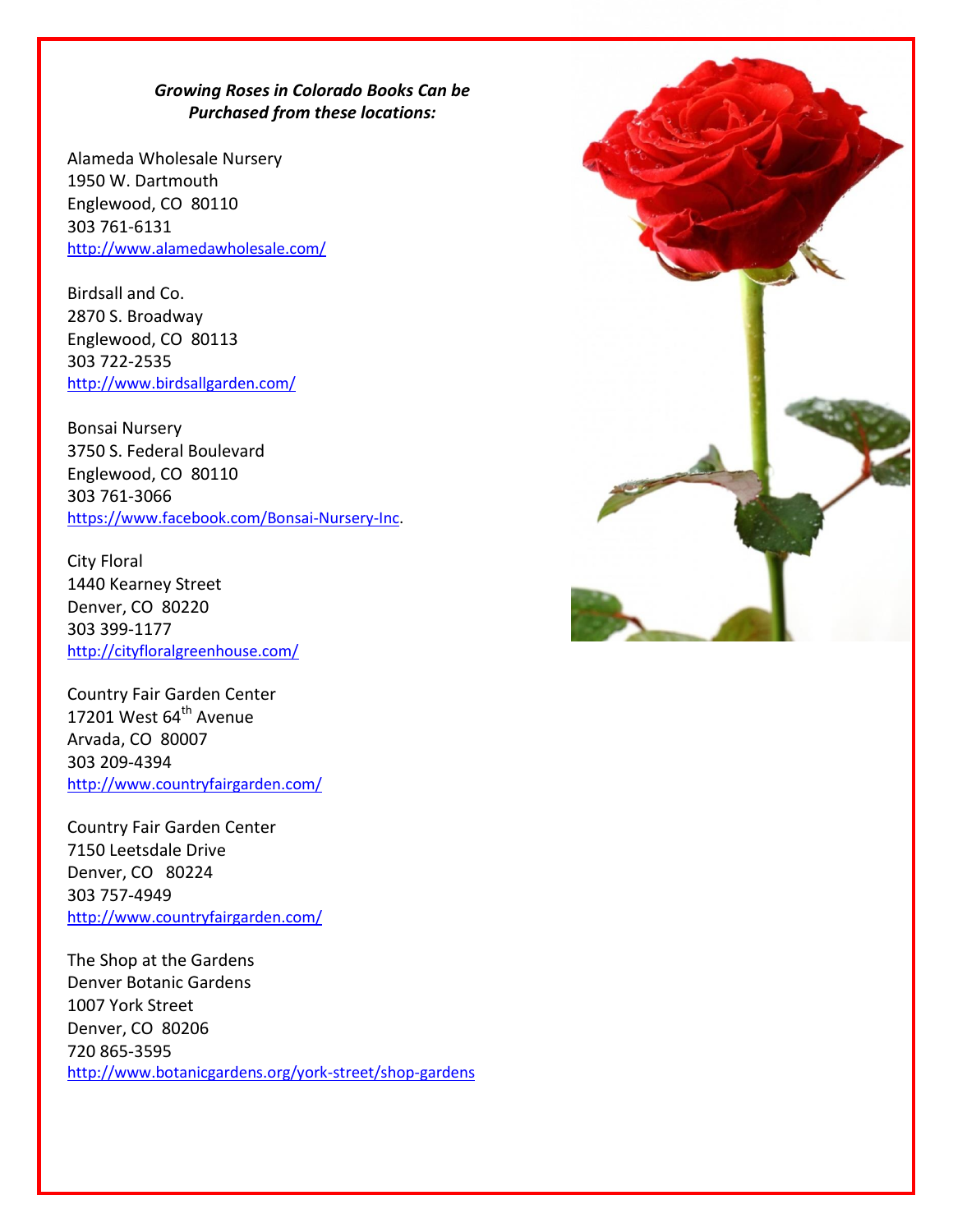Garden Patch 2101 S. Washington Street Denver, CO 80210 303 282-3992 <http://www.gardenpatchco.com/>

The Hudson Gardens and Event Center Gift Shop 6115 S. Santa Fe Drive Littleton, CO 80120 303 797-8565 <http://www.hudsongardens.org/>

James Nursery Company 7900 York Street Denver, CO 80229 303 288-2424 <http://jamesnurserycompany.com/>

Nick's Garden Center & Farm Market 2001 S. Chambers Road Aurora, CO 80013 303 696-6657 <http://www.nicksgardencenter.com/>

Paulino Gardens 6300 N. Broadway Denver, CO 80210 303 429-8062 <http://www.paulinogardens.com/>

Rick's Garden Center 1827 W. Uinta Street Colorado Springs, CO 80904 719 632-8491 <http://www.ricksgarden.com/>

Sturtz & Copeland 2851 Valmount Boulder, CO 80301 303 442-6663 <http://www.sturtzandcopeland.com/>

Tagawa Garden Center 7711 S. Parker Road Centennial, CO 80016 303 690-4722 [http://www.tagawagardens.com/](http://www.tagawagardens.com/home-tagawa-gardens.html)